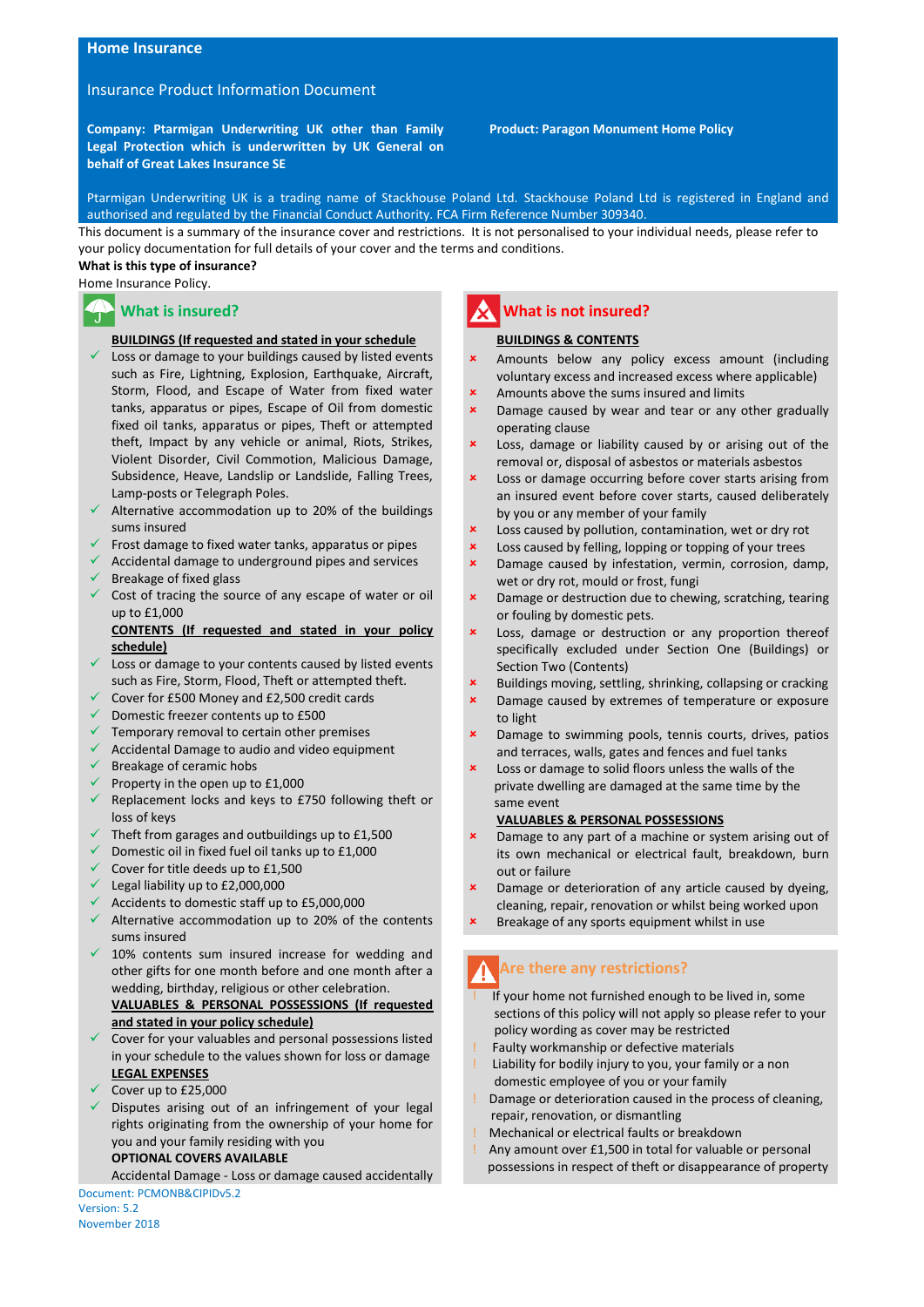#### to either your buildings or contents **Restrictions continued. Restrictions continued.**

 from any vehicle when such vehicle is left unattended without an authorised occupant

! Any amount over £1,500 for any one valuable or personal possession item unless stated otherwise in the schedule or the specification(s) attached to the schedule



#### **Where am I covered?**

 The United Kingdom, Northern Ireland, Channel Islands and Isle of Man. The valuables and personal possessions section covers The United Kingdom, Europe and anywhere else in the world up to 60 days in any one policy period. Please refer to your policy schedule for full details.



#### **What are my obligations?**

- We have used the information you have provided which is detailed in your statement of insurance to provide your quote. Please check that all the information is correct.
- If any of the information is incorrect we may change the terms and conditions, premium, or withdraw our quote.
- Please inform us of any changes to the information detailed in your statement of insurance.
- Should you suffer a loss, accident or theft please ensure to inform us immediately
- You must take reasonable steps to prevent loss, damage or an accident and keep your property in a good state of repair
- Do not admit liability or offer or agree to settle any claim without prior written permission

#### **When and how do I pay?**

You can pay for your insurance policy in full or alternatively speak to your insurance intermediary about instalment option information

### **When does the cover start and end?**

This is an annual policy and your dates of cover are shown in your policy schedule



 $\overline{1}$ 

# **How do I cancel the contract?**

You may cancel this insurance by writing to your broker or insurance intermediary within 14 days of either the start of the period of insurance or the date, on which you receive your documents, whichever is the later, this is known as a cooling off period. If you cancel your policy during this period of time, provided you have not made a claim, we will refund your full premium, less Paragon's administration charge for cancellation, as stated below.

You may also cancel this insurance at any time by writing to your broker or insurance advisor. Any return premium due to you will depend on how long this insurance has been in force and whether you have made a claim.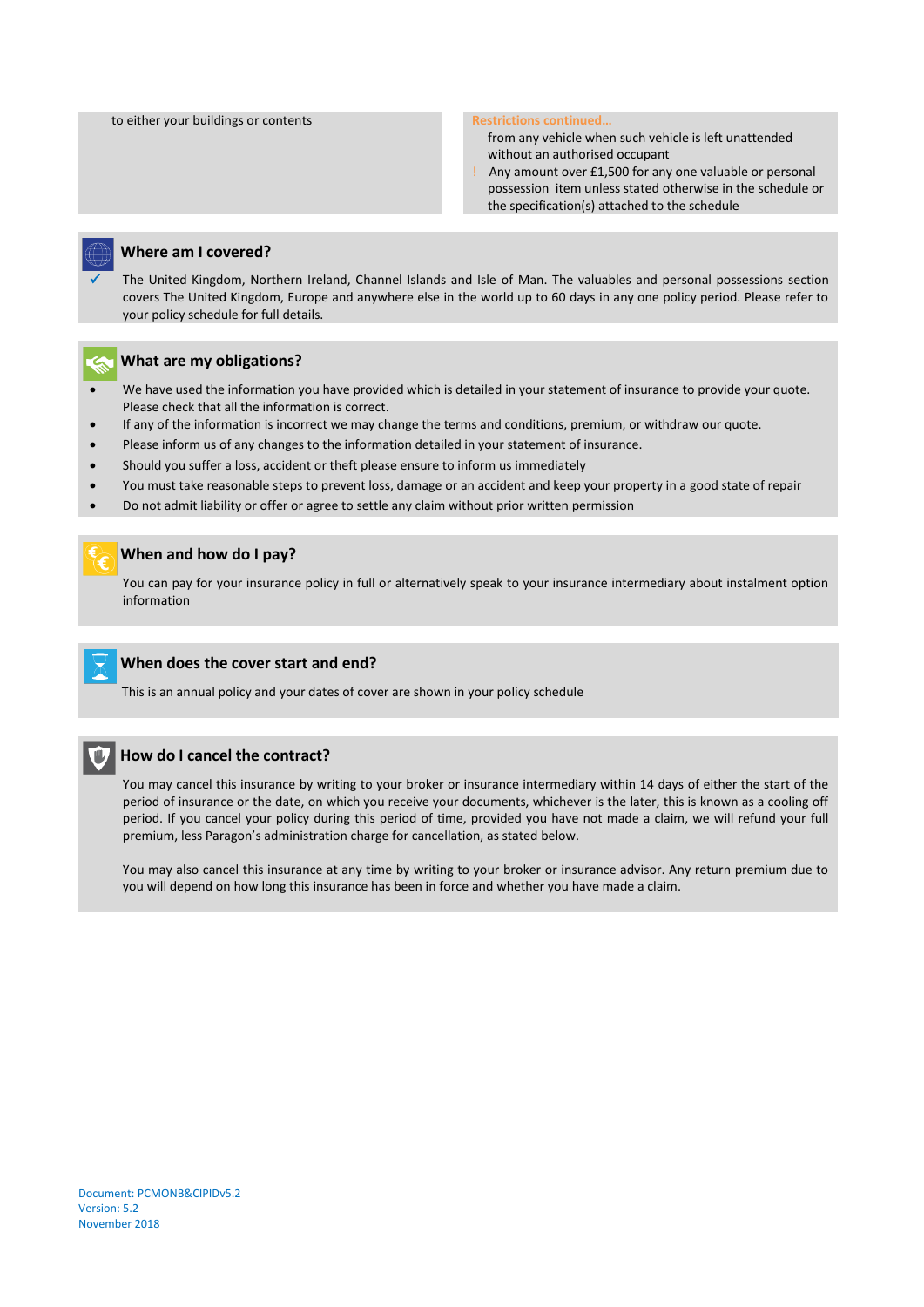### **How to make a claim?**

If you need to make a claim simply contact one of our Claims Helplines for immediate assistance and advice.

**BUILDINGS AND CONTENTS CLAIMS** Our Dedicated Claims Helpline (Business & Out of Hours) is: 0207 608 1334 Alternatively You can E-mail[: ctaipingclaims@ctplc.com](mailto:ctaipingclaims@ctplc.com)

**LEGAL EXPENSES CLAIMS** The Claims Helpline operates 9 am to 5 pm Monday to Friday on: 01455 852102 Alternatively you can email: [claims@vantageprotect.com](mailto:claims@vantageprotect.com)

# **Financial Services Compensation Scheme**

We are covered by the Financial Services Compensation Scheme. You may be entitled to compensation from the Scheme should We be unable to meet Our obligations under this contract. Entitlement to compensation under the Scheme depends on the type of business and circumstances of the claim. Further information about compensation scheme arrangements is available from the Financial Services Compensation Scheme, contactable via:-

FSCS, 10th floor, Beaufort House, 15, St Botolph Street, London EC3A 7QU Telephone: 0800 678 1100 or 0207 741 4100 from their website[: www.fscs.org.uk](http://www.fscs.org.uk/)

## **How do I make a complaint?**

We make every effort to deliver a high quality service to our policyholders. If you have a complaint about service, or about a claim, we operate a swift and effective complaints handling procedure.

#### **Paragon Car Limited – Buildings and Contents Provider**

Managing Director, Paragon Car Ltd, London House, Thames Road, Crayford, Kent, DA1 4SL.

email to [complaints@paragon-uk.net](mailto:complaints@paragon-uk.net)

### **China Taiping Insurance (UK) Co Ltd – Buildings and Contents Insurer**

The Compliance Officer, China Taiping Insurance (UK) Company Limited, 2 Finch Lane, London EC3V 3NA.

Telephone: 0207 839 1888 email: [compliance@uk.cntaiping.com](mailto:compliance@uk.cntaiping.com)

#### **UK General Insurance Limited on behalf of Great Lakes Insurance SE – Legal Expenses Insurer**

The Compliance Officer, Cast House, Old Mill Business Park, Gibraltar Island Road, Leeds, LS10 1RJ.

Telephone: 0345 218 2685email: [customerrelations@ukgeneral.co.uk](mailto:customerrelations@ukgeneral.co.uk)

#### **Vantage Protect Ltd – Legal Expenses Administrator**

The Compliance Officer, Vantage Protect Ltd, Windsor House, Troon Way Business Centre, Humberstone Lane, Thurmaston, Leicestershire LE4 9HA.

Telephone: 01455 852102 E-mail: [feedback@vantageprotect.com](mailto:feedback@vantageprotect.com)

#### **Financial Ombudsman Service**

If we have not completed our investigation, within eight weeks after the complaint was made, we will write to you and explain why there is a further delay. We will also confirm when we expect to issue our final response and advise you that you may be eligible to refer the complaint to the Financial Ombudsman Service, if you are dissatisfied with the delay. Their address is:-

Financial Ombudsman Service, Exchange Tower, Harbour Exchange Square, London, E14 9SR.

Telephone: 0800 023 4 567 Email[: complaint.info@financial-ombudsman.org.uk](mailto:complaint.info@financial-ombudsman.org.uk)

#### **Applicable to All Policies**

Paragon Car Ltd will charge a policy fee of £15.75 for buildings only or £31.50 for buildings and contents on new business and renewals, plus IPT (Insurance Premium Tax) at the current rate applicable. A further charge of £10.50 will be made for any adjustments made in the policy period, plus IPT (Insurance Premium Tax) at the current rate applicable

Cancellations will be charged at £30.00 where the policy has been in force, plus IPT (Insurance Premium Tax) at the current rate applicable